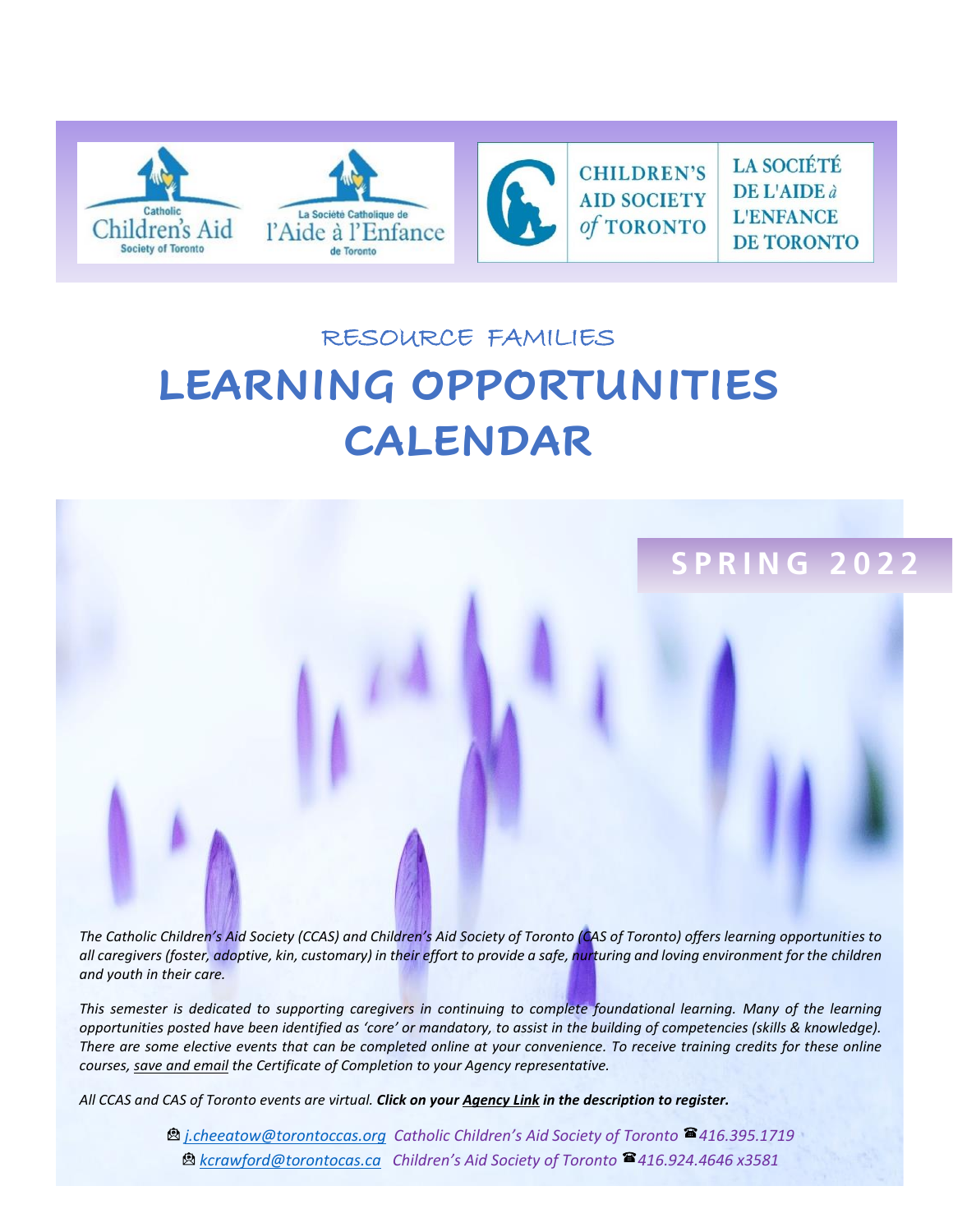# D E S C R I P T I O N S

22-01 *(CCAS Only) (Core for CCAS)*

**Fire & Home Safety** 

Tuesday, February 22 \*6:30 pm - 8:30 pm



**CLICK YOUR AGENCY REGISTRATION LINK IN DESCRIPTION TO RESERVE YOUR SPOT!** Event link will be sent prior to date.

Residential fire is the leading cause of death for young children in the home. Toronto Fire Services has designed a workshop specifically developed for Child Welfare Practitioners to assist them in recognizing common risks factors related to fire with the families and youth that they serve. Participants will learn about different types of fires, extinguishers and the importance of an evacuation plan. The second component of this workshop involves reviewing home and child safety issues.

#### **Facilitator: Toronto Fire Services**

**JoAnne Cheeatow**, Training Coordinator, CCAS

**Credits: 2**

## **[CCAS REGISTER HERE](https://forms.office.com/r/GWcmKvTkyr)**

22-02 *(Core CAS of Toronto & CCAS)* **Safe Administration, Storage, Disposal and Transfer of Medication** Monday, March 7 \*10 am - 12 pm

Microsoft Teams

This presentation regarding the administration, storage, disposal, communication and transfer of medication is mandatory for all Foster and KIC homes and CCAS front-line staff.

**Facilitator: JoAnne Cheeatow**, Resource Services Training Coordinator, CCAS **Credits: 2**

## **[CCAS REGISTER HERE](https://forms.office.com/r/MwzFjGhE5z)**

22-03 *(Core for CCAS)* **Healthy Food, Healthy Children / Enhancing Cultural Competency** Monday, March 7 \*6:30 pm - 8:30 pm

Microsoft Teams ΙT

This is mandatory for all CCAS Foster & Kin in Care resource parents. Aimed at improving child & youth residential services, the Ministry developed policy requirements in four key areas. This presentation will cover two of those areas: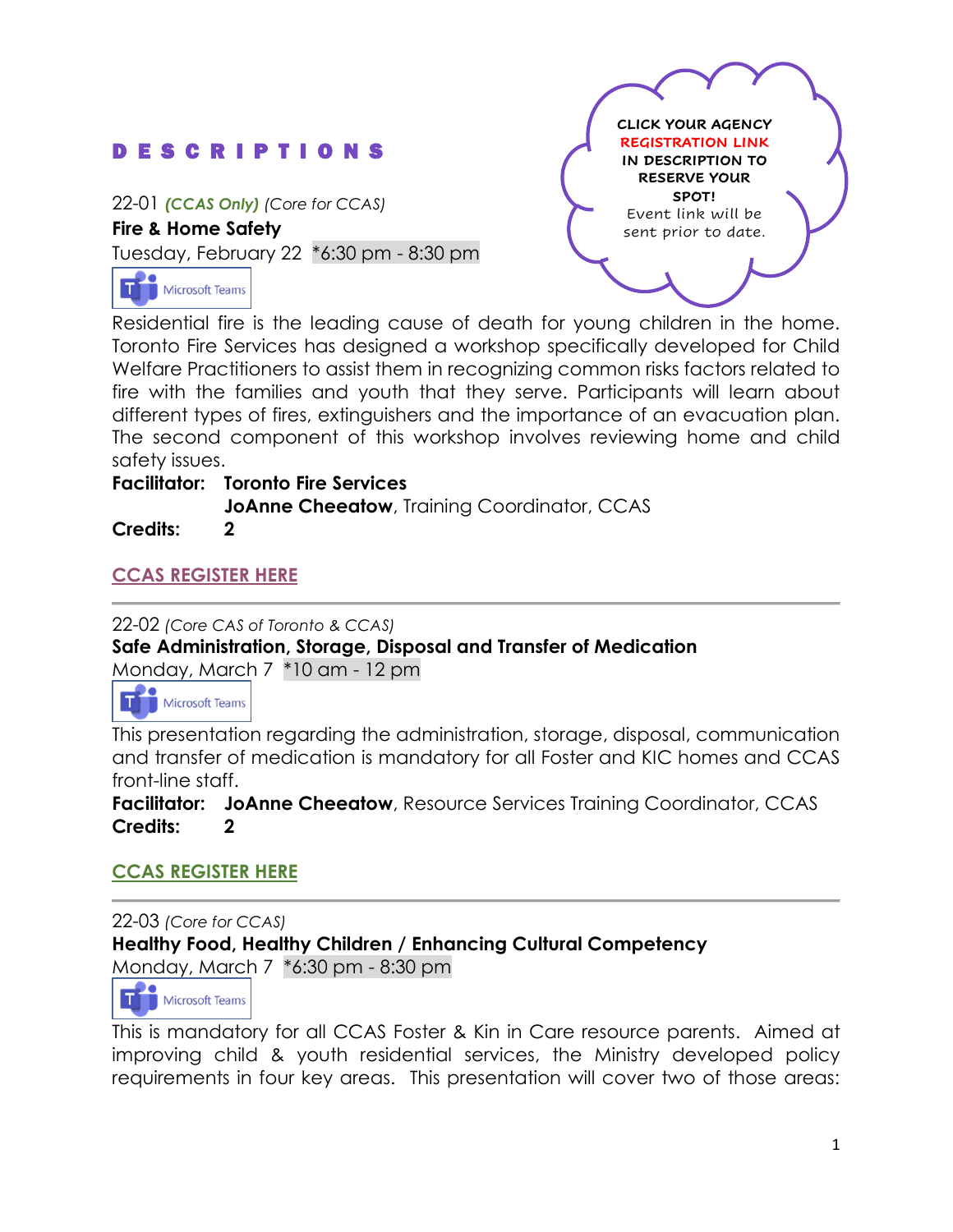Improving Food & Nutrition Standards & Enhancing Cultural Competency in residential settings.

**Facilitator: JoAnne Cheeatow,** Resource Services Training Coordinator, CCAS **Credits: 2.5**

## **[CCAS REGISTER HERE](https://forms.office.com/r/BkbrNCzNzN)**

22-04 *(Core CAS of Toronto & CCAS)* **Promoting Children's Personal and Cultural Identity - PRIDE Module 7** Tuesday, March 8 \*6:30 pm - 9:30pm



A big piece of who we are is connected to the countries, religions, cultures and families we come from. Keeping children connected to these is critical for healthy development of identity. This training focuses on the importance of respecting the cultural heritage of the child and their family, recognizing and guarding against stereotypes, implementing strategies that will result in a healthy sense of selfesteem, and pride in their own culture.

**Facilitator: Nandie Myers,** Kinship Services, CCAS **Credits: 3**

## **[CCAS REGISTER HERE](https://forms.office.com/r/Dq95zgKrss)**

22-05 *(CORE for CAS of Toronto & CCAS)* **Permanency Outcomes - PRIDE Module 8** Tuesday, March 22 \*10 am - 3 pm



There is an increasing emphasis in child welfare on permanency planning; children need forever families, be they birth, kin or adoptive. You will have an opportunity to explore permanence, discuss kin care & adoption, consider the reality of independent living for youth leaving care & look at the implications of all this for fostering. Permanence is a cornerstone of Child Welfare Transformation. **Facilitator: JoAnne Cheeatow,** Training Coordinator, CCAS **Credits: 5**

## **[CCAS REGISTER HERE](https://forms.office.com/r/1EXuFXrgg7)**

22-06 **Understanding and Responding to the Indicators of Human Trafficking**  Thursday, March 24 \*10 am - 12 pm**B GoToTraining**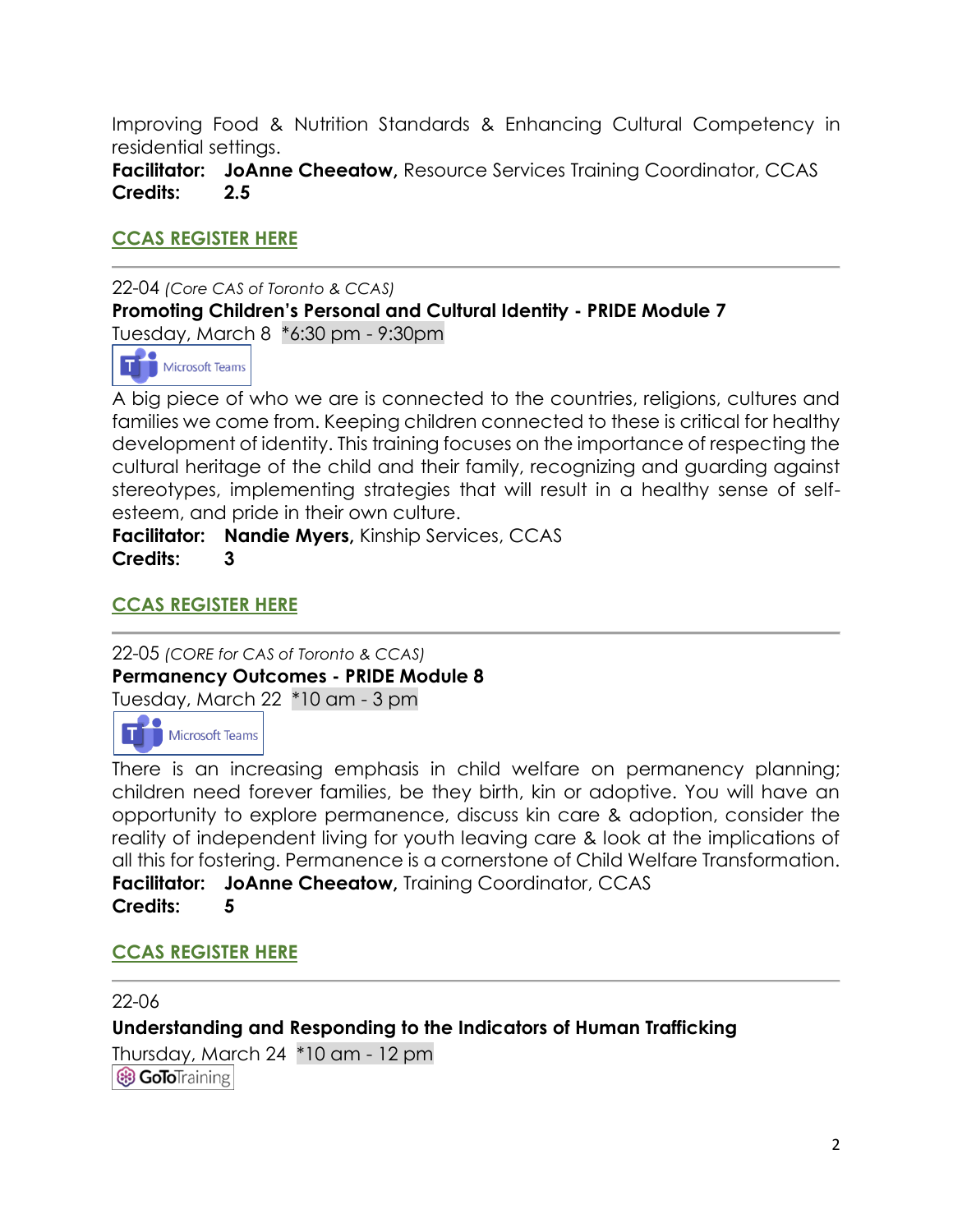Human trafficking, specifically sex trafficking is an issue of importance for child welfare as youth who are involved in the child welfare system are at an increased risk of involvement in human trafficking. Trafficking in Toronto is prolific and on the rise. It can happen to anyone regardless of age, culture, income, orientation, gender or neighbourhood. Individuals working with our youth need to be able to identify and respond to human trafficking.

**Facilitators: Karen Herridge**, Resource Support Worker, CAS of Toronto **Rhonda Shields**, Resource Support Worker, CAS of Toronto

**Credits: 2**

# **[CCAS REGISTER HERE](https://forms.office.com/r/QZy8PZHvhS)**

22-07

# **Adult Developmental Services**

Tuesday, March 29 \*10 am - 12 pm



Young people with a developmental disability can be active participants in their communities. To do that, they rely on a variety of local programs and services that promote inclusion and involvement. Erin and Linda from CCAS Special Needs team will provide you with information about their team and cover 'everything you want to know' about the Adult Developmental Services programs.

**Facilitators: Erin Sclisizzi**, Child & Youth Services, CCAS

**Linda Pagliocca**, Child & Youth Services, CCAS

**Credits**: **2**

# **[CCAS REGISTER HERE](https://forms.office.com/r/rUzNc2gHFV)**

# 22-08 *(CCAS Only)*

#### **CCAS Education Support**

Tuesday, April 5 \*10 am -12 pm



Educational attainment is associated with almost all markers of health, well-being and social inclusion. As well, education is increasingly recognized for its role in positive connections and a sense of belonging with peers, school, adults, and community. Support is on the way! Our Education Liaison and Advocate will spend some time covering the following:

- Connecting students to educational supports with school boards
- Helping students transition between grades (and schools) and to Post-Secondary learning
- Supporting the increase in student enrolments for those who change schools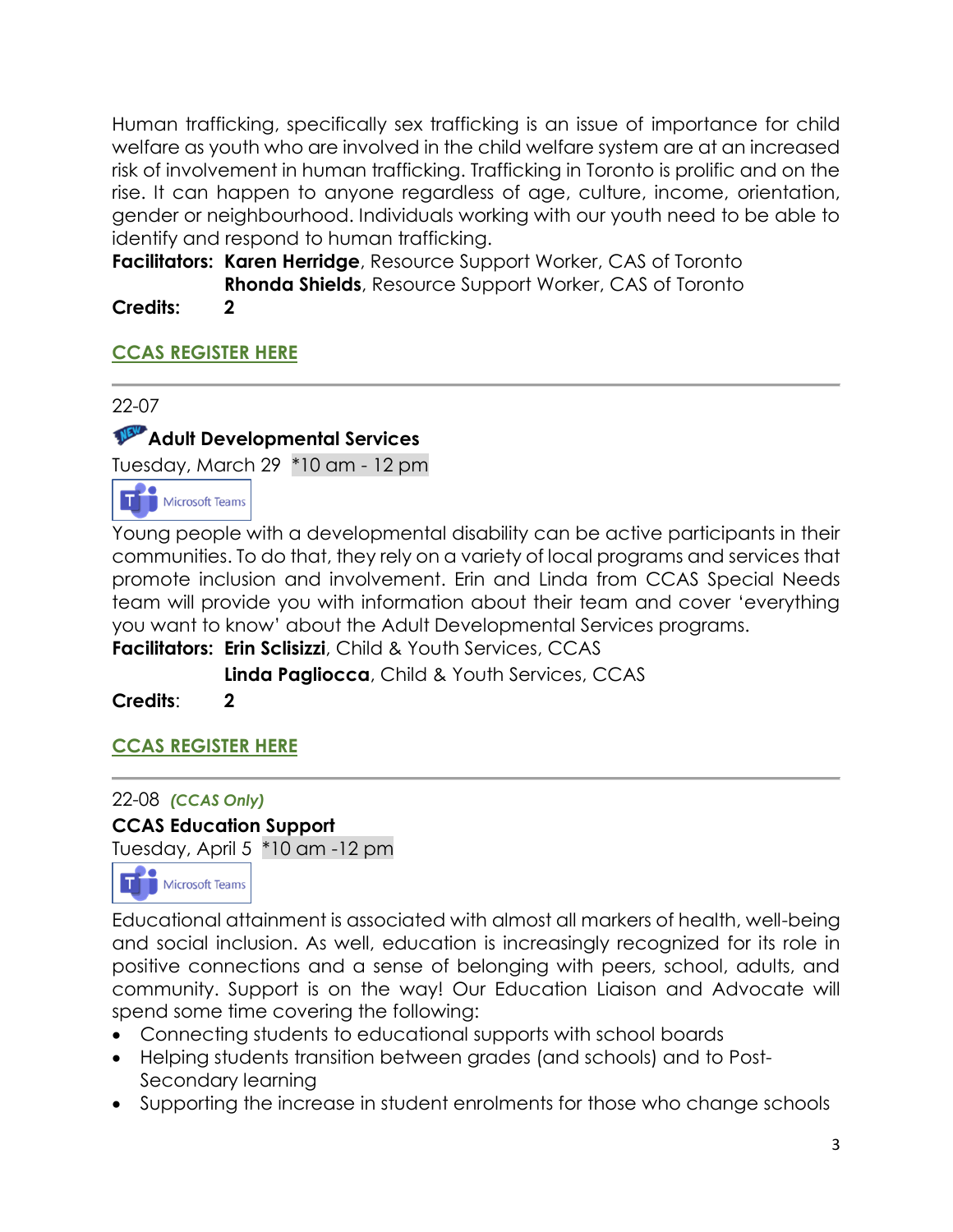- Supporting young people in care 17+, CCSY and VYSA who are transitioning from high school into Post-Secondary
- Recruiting and supporting the program at UOIT

**Facilitators: Khalat Amin**, Education Liaison, CCAS

**Diana Smith**, Education Advocate, CCAS

**Credits: 2**

## **[CCAS REGISTER HERE](https://forms.office.com/r/3wS32QWVPf)**

22-09 *(CCAS Only) (Core for CCAS)* **Supporting 2SLGBTQ+ Children & Youth** Tuesday, April 5 \*6:30 pm - 9:30 pm Microsoft Teams



Whether workers and caregivers are aware of it or not, it is very likely that some of the children and youth they serve identify as 2SLGBTQ. Many 2SLGBTQ children and youth face rejection, neglect or abuse when their families learn of their sexual orientation, gender identity, and/or gender expression and supportive adults and affirming services can make a positive difference in their lives. You can play an important role in preventing and addressing these challenges by become 2SLGBTQ allies. Ontario's *"Serving LGBT2SQ Children and Youth in the Child Welfare System: A Resource Guide",* will be reviewed. It provides practical information and tools to help workers, caregivers, children's aid societies and residential service providers better serve 2SLGBTQ children and youth when they are coming into care, when they are in care and when they are transitioning out of care.

**Facilitators: JoAnne Cheeatow**, Training Coordinator, CCAS **Jacqueline Knibb,** Child Protection Worker, CCAS

**Credits: 3**

# **[CCAS REGISTER HERE](https://forms.office.com/r/vnV13dpdRJ)**

22-10 *(Core CAS of Toronto & CCAS)*

## **Safe Administration, Storage, Disposal and Transfer of Medication**

Tuesday, April 5 \*7 pm - 9 pm **B GoTo**Training

During this workshop we will be reviewing the Ministry Policy and standards for children in care regarding all aspects of what you, as a Caregiver, need to know about the safe administration, storage, disposal and transfer of medication. **Facilitator: Kim Crawford,** Resource Parent Training Coordinator, CAST **Credits: 2**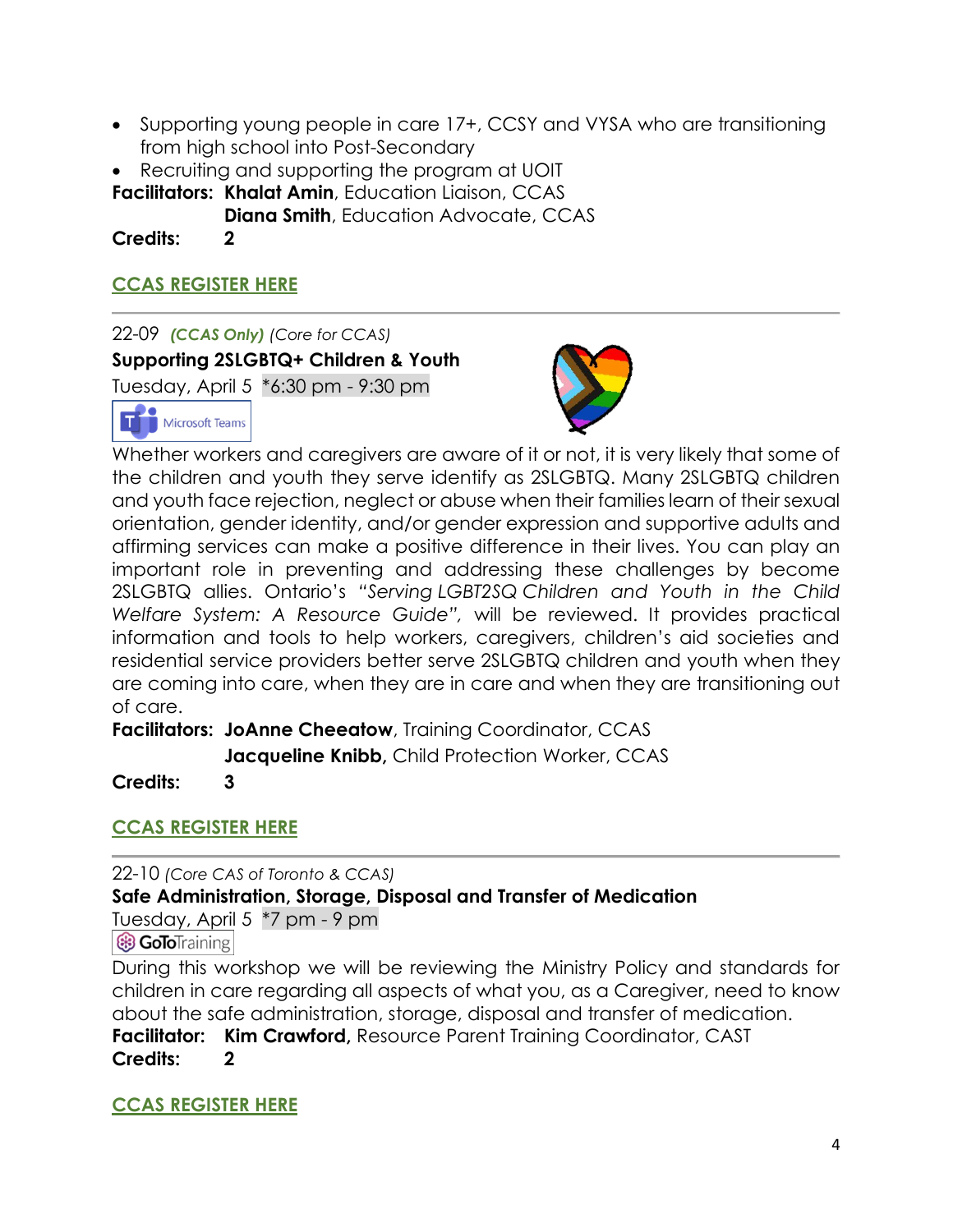#### 22-11 *(CORE for CCAS &CAST)* **Using Discipline to Protect, Nurture and Meet Developmental Needs - PRIDE Module 2**

Monday, April 11 **and** Tuesday, April 12 \*10 am - 1 pm



This 2-day module will increase participants' understanding of the importance of discipline in meeting developmental needs of children. It explores concrete techniques and skills to manage behaviour as well as proactive approaches to using discipline to protect, nurture and advance children's development. **Facilitator**: **Shannon Gilmour,** Family Support, CCAS

**Credits: 6**

## **[CCAS REGISTER HERE](https://forms.office.com/r/h6u25Lsncq)**

#### 22-12 *(Core CAS of Toronto & CCAS)* **Safe Administration, Storage, Disposal and Transfer of Medication** Saturday, April 9 \*10 am - 12 pm

**B GoTo**Training

During this workshop we will be reviewing the Ministry Policy and standards for children in care regarding all aspects of what you, as a Caregiver, need to know about the safe administration, storage, disposal and transfer of medication. **Facilitator: Kim Crawford,** Resource Parent Training Coordinator, CAST **Credits: 2**

## **[CCAS REGISTER HERE](https://forms.office.com/r/H5dsFVxkqM)**

22-13

## **Understanding and Responding to the Indicators of Human Trafficking**

Tuesday, April 12 \*1 pm - 3 pm

**& GoTo**Training

Human trafficking, specifically sex trafficking is an issue of importance for child welfare as youth who are involved in the child welfare system are at an increased risk of involvement in human trafficking. Trafficking in Toronto is prolific and on the rise. It can happen to anyone regardless of age, culture, income, orientation, gender or neighbourhood. Individuals working with our youth need to be able to identify and respond to human trafficking.

**Facilitators: Karen Herridge**, Resource Support Worker, CAS of Toronto **Rhonda Shields**, Resource Support Worker, CAS of Toronto

**Credits: 2**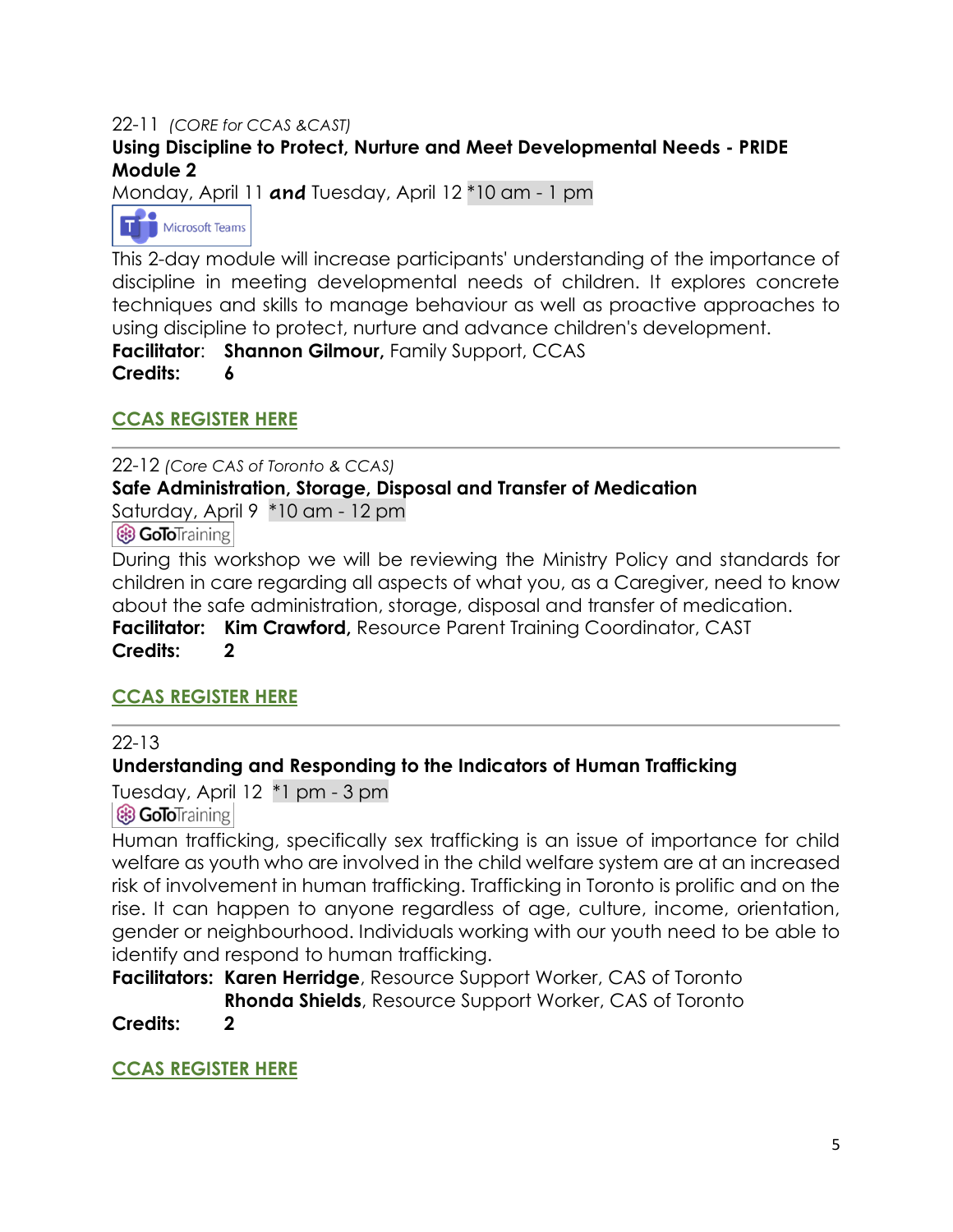#### 22-14

## **Healthy Food, Healthy Children / Enhancing Cultural Competency**

Tuesday, April 26 \*10 am - 12 pm

**& GoToTraining** 

Aimed at improving child & youth residential services, the Ministry developed policy requirements in four key areas. This presentation will cover two of those areas: Improving Food & Nutrition Standards & Enhancing Cultural Competency in residential settings.

**Facilitator: Kim Crawford**, Resource Parent Training Coordinator, CAST **Credits: 2**

## **[CCAS REGISTER HERE](https://forms.office.com/r/zvStRUVdpn)**

# 22-15 *(CCAS Only) (Core for CCAS)* **Integrating Anti-Racism, Anti-Oppression into Caregiving**

Tuesday, April 26 \*10 am - 2 pm



Integrating AR/AO practice requires that people examine their own experiences and actions, and critically analyze the social constructs of power and privilege. It asserts that those who are a part of the dominant group recognize the power of their own social locations and how that power results in societal privileges and benefit to the exclusion of those who are marginalized. This approach encourages us to refrain from making assumptions about identity and prompts us to unlearn what we thought we knew, and instead, consider the unique individual intersecting identities of the people we care for, work with and interact with daily.

This module will explore how anti-Black racism is manifested in the child welfare system and how it impacts outcomes for African Canadian children, youth, and families. We will examine terms such as anti-racism, anti-oppression, diversity, equity, inclusion, bias, and 'allyship'. There will be opportunities for self-reflection and commitments to action. All of this is required to truly integrate anti-racism and anti-oppression into caregiving.

\*More advanced learning will be introduced as you continue your caregiving journey.

#### **Facilitators**: **Andrea Slack**, Adoption, CCAS

**JoAnne Cheeatow, Resource Services Training Coordinator, CCAS Credits: 4**

## **[CCAS REGISTER HERE](https://forms.office.com/r/afM1yKA3QH)**

22-16

**Healthy Food, Healthy Children / Enhancing Cultural Competency** Saturday, April 30 \*10 am -12 pm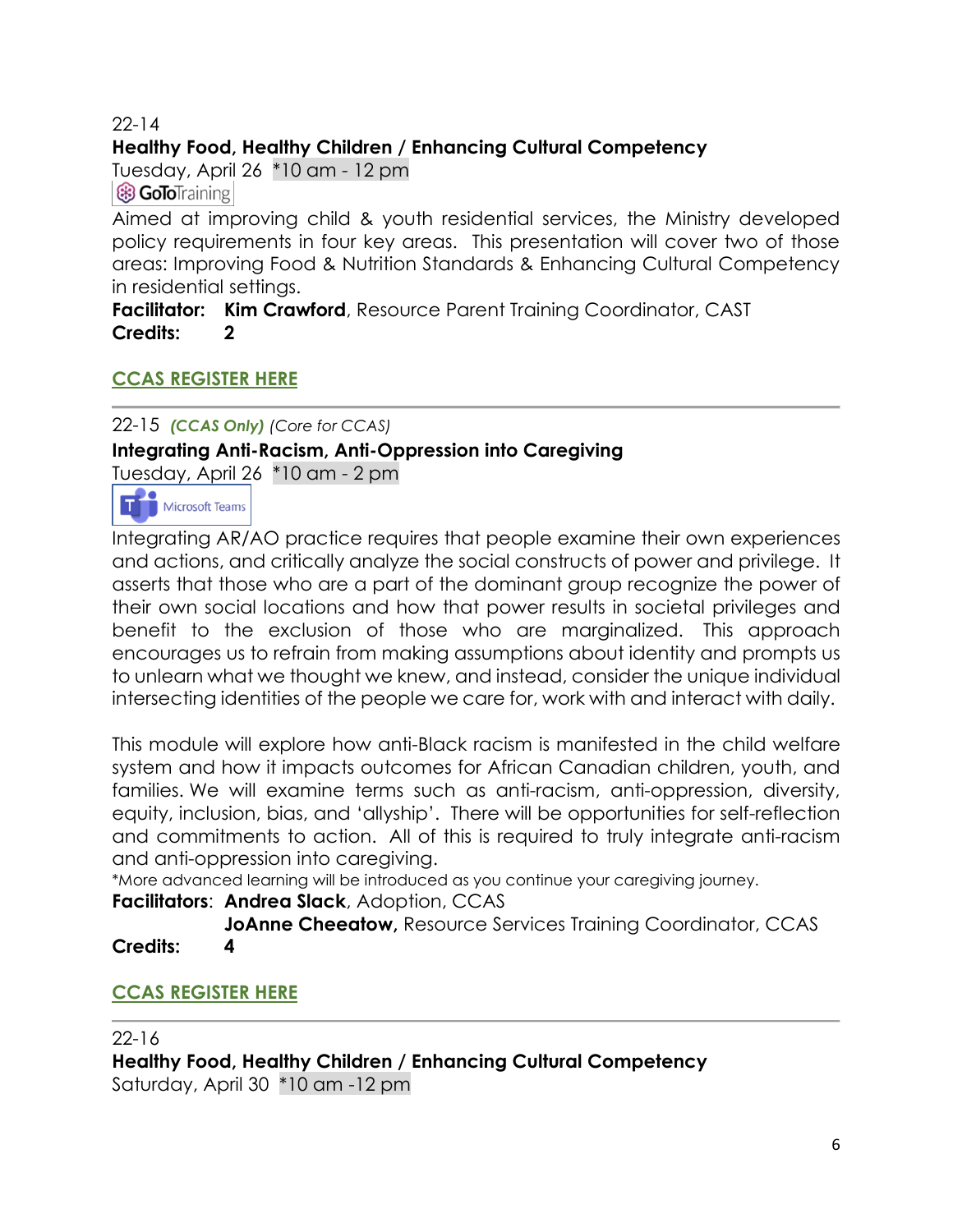# **B GoToTraining**

Aimed at improving child & youth residential services, the Ministry developed policy requirements in four key areas. This presentation will cover two of those areas: Improving Food & Nutrition Standards & Enhancing Cultural Competency in residential settings.

**Facilitator: Kim Crawford**, Resource Parent Training Coordinator, CAST **Credits: 2**

## **[CCAS REGISTER HERE](https://forms.office.com/r/y5uzjtv1pp)**

22-17 *(Core CAS of Toronto & CCAS)* **Safe Administration, Storage, Disposal and Transfer of Medication** Monday, May 2 \*10 am - 12 pm



This presentation regarding the safe administration, storage, disposal, communication and transfer of medication is mandatory for all Foster and KIC homes and CCAS front-line staff.

**Facilitator: JoAnne Cheeatow**, Resource Services Training Coordinator, CCAS **Credits: 2**

## **[CCAS REGISTER HERE](https://forms.office.com/r/Fpg694wwSZ)**

22-18 *(CCAS Only) (Core for CCAS)*

**Integrating Anti-Oppression, Anti-Racism into Caregiving**

Tuesday, May 3 \*10 am - 2 pm



Integrating AR/AO practice requires that people examine their own experiences and actions, and critically analyze the social constructs of power and privilege. It asserts that those who are a part of the dominant group recognize the power of their own social locations and how that power results in societal privileges and benefit to the exclusion of those who are marginalized. This approach encourages us to refrain from making assumptions about identity and prompts us to unlearn what we thought we knew, and instead, consider the unique individual intersecting identities of the people we care for, work with and interact with daily.

This module will explore how anti-Black racism is manifested in the child welfare system and how it impacts outcomes for African Canadian children, youth, and families. We will examine terms such as anti-racism, anti-oppression, diversity, equity, inclusion, bias, and 'allyship'. There will be opportunities for self-reflection and commitments to action. All of this is required to truly integrate anti-racism and anti-oppression into caregiving.

\*More advanced learning will be introduced as you continue your caregiving journey.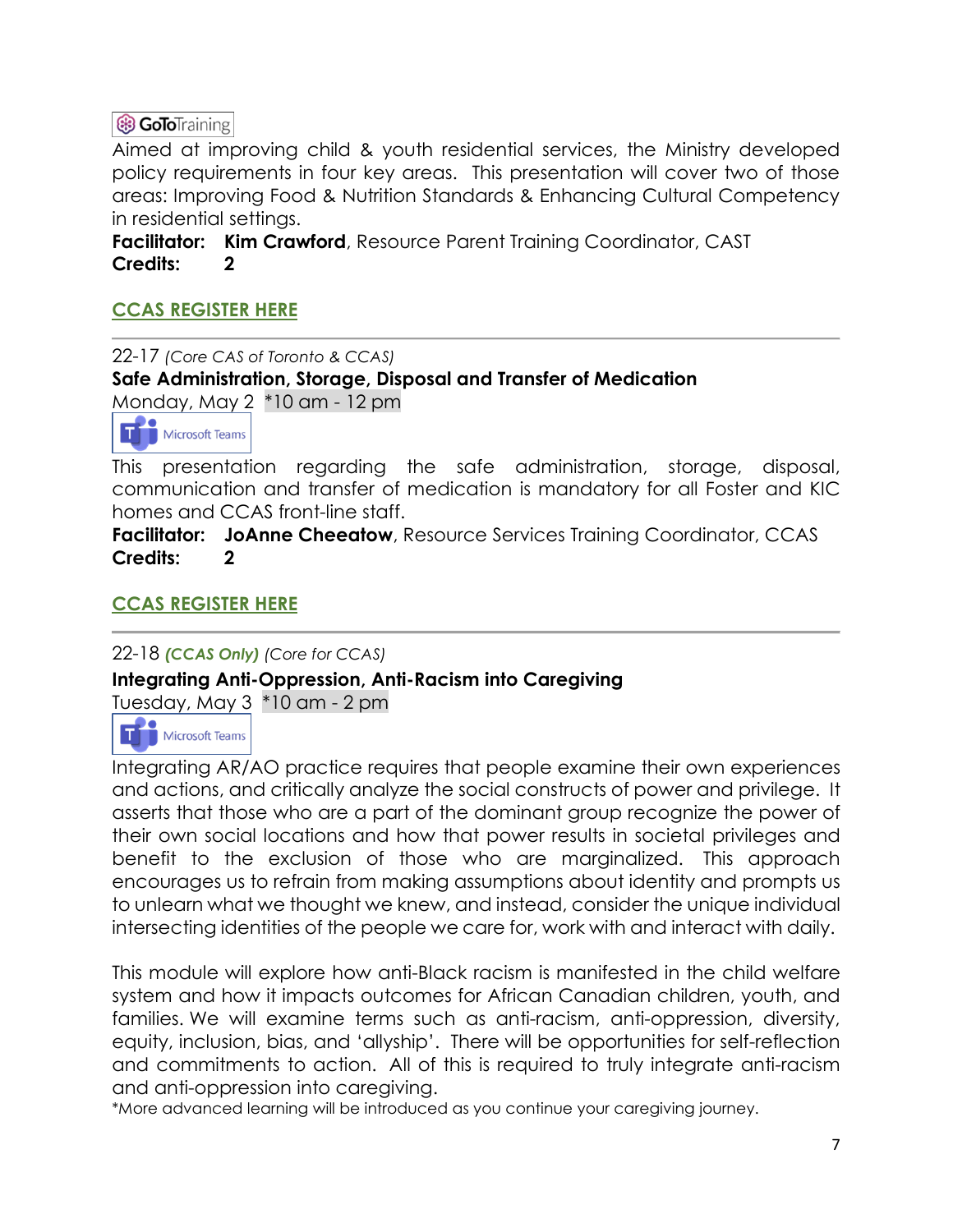**Facilitators**: **Andrea Slack**, Adoption, CCAS **JoAnne Cheeatow, Resource Services Training Coordinator, CCAS Credits: 4**

**[CCAS REGISTER HERE](https://forms.office.com/r/x3yXw2sJYY)**

22-19 *(CCAS Only) (Core CAS of Toronto & CCAS)*

**Understanding Identity Characteristics within the Child, Youth & Family Services Act** (CYFSA)

Tuesday, May 10 \*6:30 pm - 8:30 pm



There have been extensive changes to our current Provincial mandate which have expanded our services and supports to children, youth and families. In this workshop, we will be reviewing the changes to the legislation as it relates to understanding, learning and supporting the identities of children and youth. **Facilitator: JoAnne Cheeatow,** Training Coordinator, Resource Services, CCAS **Credits: 2**

# **[CCAS REGISTER HERE](https://forms.office.com/r/N7NgmaYuVc)**

22-20 *(Core CAS of Toronto & CCAS)*

**Supporting Relationships Between Children & Their Families - PRIDE Module 5** Tuesday, May 10 & Tuesday, May 17 \*6:30 pm - 9:30 pm

**B GoTo**Training

This 2-evening training will provide participants with an understanding of the importance of supporting family relationships & will explore strategies for working with the team to support children/youth connections to their immediate and/or extended family system.

**Facilitator: TBA Credits: 6**

## **[CCAS REGISTER HERE](https://forms.office.com/r/ryYRDdDSnF)**

22-21

## **Understanding and Responding to the Indicators of Human Trafficking**

Wednesday, May 11 \*7 pm - 9 pm

8 GoToTraining

Human trafficking, specifically sex trafficking is an issue of importance for child welfare as youth who are involved in the child welfare system are at an increased risk of involvement in human trafficking. Trafficking in Toronto is prolific and on the rise. It can happen to anyone regardless of age, culture, income, orientation,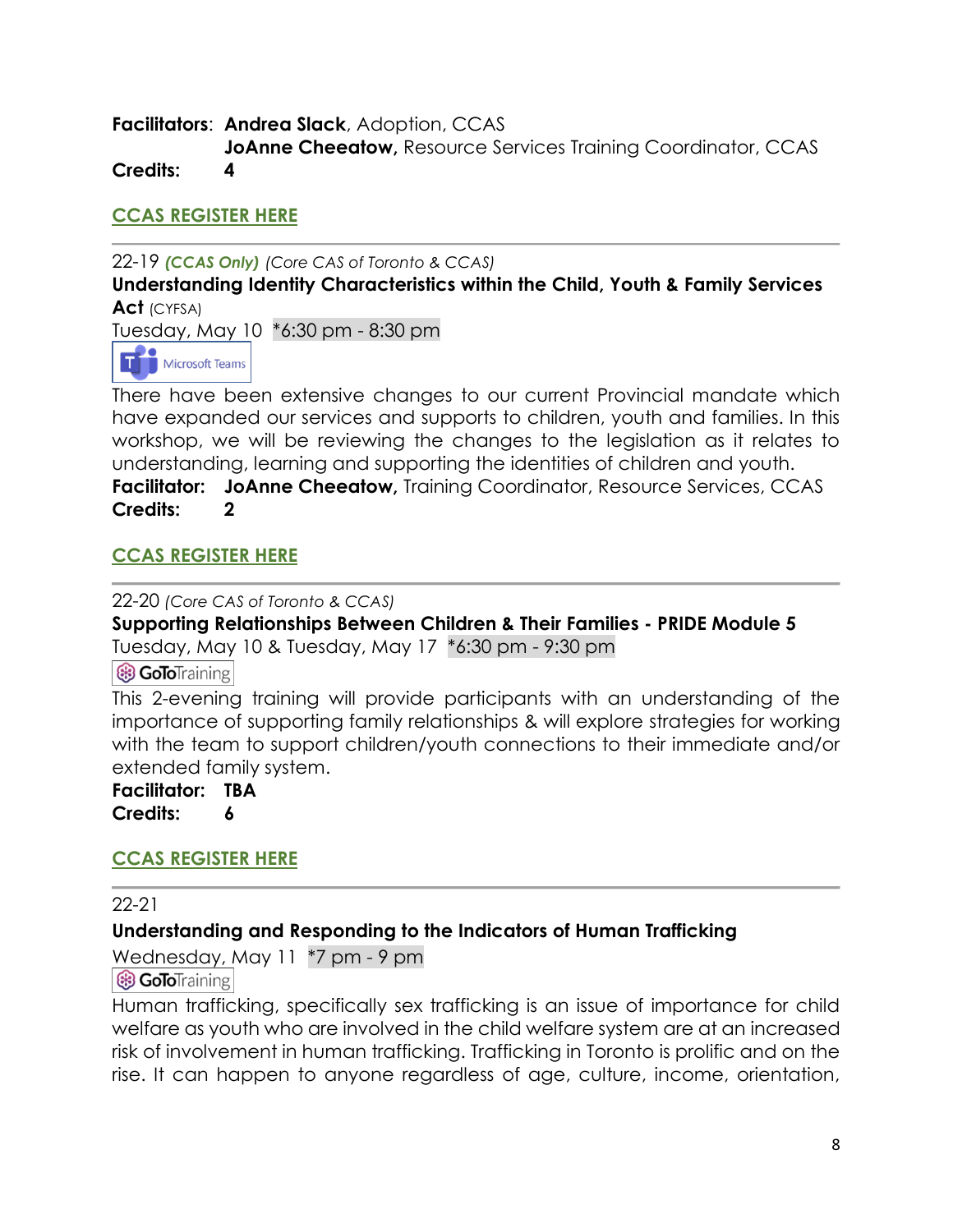gender or neighbourhood. Individuals working with our youth need to be able to identify and respond to human trafficking.

**Facilitators: Karen Herridge**, Resource Support Worker, CAS of Toronto **Rhonda Shields**, Resource Support Worker, CAS of Toronto

**Credits: 2**

## **[CCAS REGISTER HERE](https://forms.office.com/r/hgTbd0SM0a)**

22-22 *(Core CAS of Toronto & CCAS)*

## **Healthy Food, Healthy Children / Enhancing Cultural Competency**

Thursday, May 12 \*1 pm - 3 pm

**& GoToTraining** 

Aimed at improving child & youth residential services, the Ministry developed policy requirements in four key areas. This presentation will cover two of those areas: Improving Food & Nutrition Standards & Enhancing Cultural Competency in residential settings.

**Facilitator: Kim Crawford**, Resource Parent Training Coordinator, CAST **Credits: 2**

## **[CCAS REGISTER HERE](https://forms.office.com/r/Y4dfDNTzQy)**

22-23 *(CCAS Only) (Core CAS of Toronto & CCAS)* **Integrating Anti-Oppression, Anti-Racism into Caregiving** Monday, May 16 **and** Tuesday, May 17 \*6:30 pm - 8:30 pm



Integrating AR/AO practice requires that people examine their own experiences and actions, and critically analyze the social constructs of power and privilege. It asserts that those who are a part of the dominant group recognize the power of their own social locations and how that power results in societal privileges and benefit to the exclusion of those who are marginalized. This approach encourages us to refrain from making assumptions about identity and prompts us to unlearn what we thought we knew, and instead, consider the unique individual intersecting identities of the people we care for, work with and interact with daily.

This module will explore how anti-Black racism is manifested in the child welfare system and how it impacts outcomes for African Canadian children, youth, and families. We will examine terms such as anti-racism, anti-oppression, diversity, equity, inclusion, bias, and 'allyship'. There will be opportunities for self-reflection and commitments to action. All of this is required to truly integrate anti-racism and anti-oppression into caregiving.

\*More advanced learning will be introduced as you continue your caregiving journey.

**Facilitators**: **Andrea Slack**, Adoption, CCAS

**JoAnne Cheeatow, Resource Services Training Coordinator, CCAS**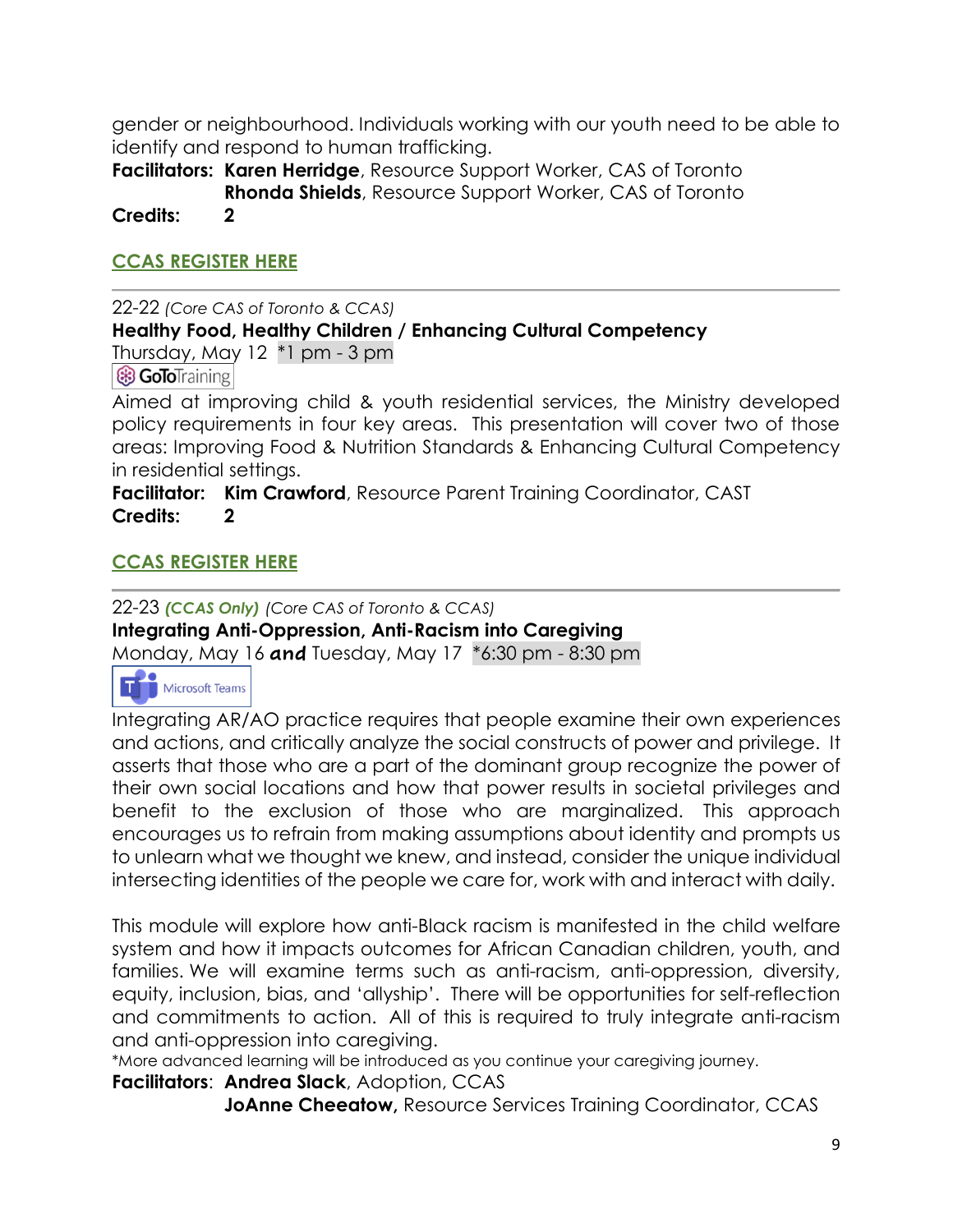#### **Credits: 4**

#### **[CCAS REGISTER HERE](https://forms.office.com/r/4yhMzPuUKc)**

22-24 *(Core CAS of Toronto & CCAS)* **Safe Administration, Storage, Disposal and Transfer of Medication** Wednesday, May 25 \*10 am - 12 pm

**B GoTo**Training

During this workshop we will be reviewing the Ministry Policy and standards for children in care regarding all aspects of what you, as a Caregiver, need to know about the safe administration, storage, disposal and transfer of medication. **Facilitator: Kim Crawford,** Resource Parent Training Coordinator, CAST **Credits: 2**

#### **[CCAS REGISTER HERE](https://forms.office.com/r/NYGB2aEA5S)**

22-25 *(Core CAS of Toronto & CCAS)*

**Safe Administration, Storage, Disposal and Transfer of Medication**

Thursday, May 26 \*7 pm - 9 pm

**& GoTo**Training

During this workshop we will be reviewing the Ministry Policy and standards for children in care regarding all aspects of what you, as a Caregiver, need to know about the safe administration, storage, disposal and transfer of medication. **Facilitator: Kim Crawford,** Resource Parent Training Coordinator, CAST **Credits: 2**

#### **[CCAS REGISTER HERE](https://forms.office.com/r/yg6B3FSeVB)**

22-26 *(Core CAS of Toronto & CCAS)* **Managing the Fostering Experience - PRIDE Module 9** Monday, May 30 **and** Tuesday, May 31 \*6:30 pm - 9 pm



This module examines the impact of placement on the resource family. Participants will explore ways to manage changes, transitions and challenges. It will cover the impact of abuse allegations, should the situation arise, as the premise of this training is that these reports cannot be totally prevented.

**Facilitator:** JoAnne Cheeatow, Training Coordinator, CCAS **Credits: 5**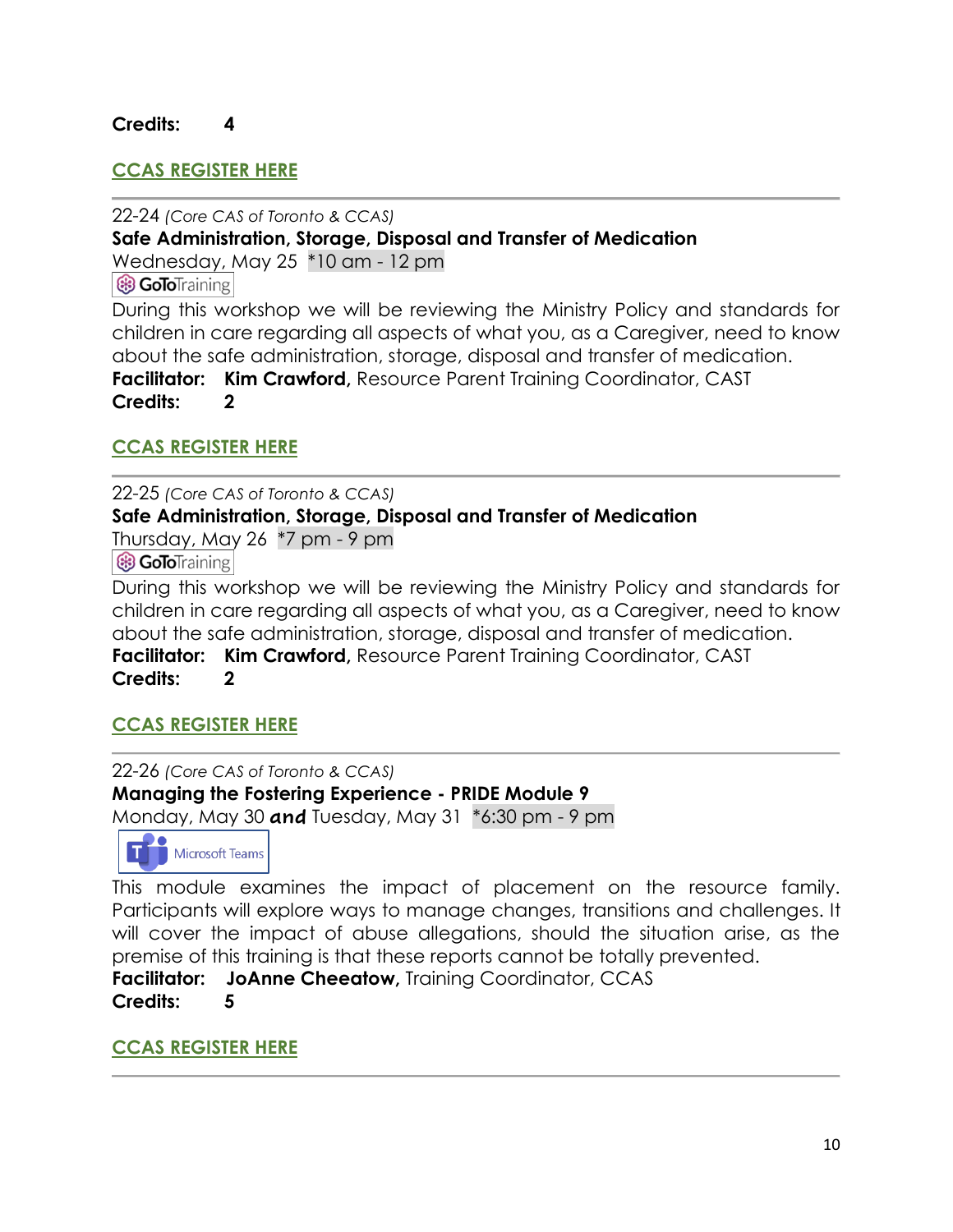# 22-27 **Roots of Racism, Racial Discrimination and Human Rights**

(Ontario Human Rights Commission)

Tuesday, June 7 \*10 am - 11am



\*This ONLINE course can be completed on your own by logging into OACAS Learning site and registering for the course from the course catalogue. (OACAS Award of Completion needed for credit)

This is a group opportunity to complete this interactive eCourse which is a foundation for learning about race, racial discrimination and human rights protections under Ontario's Human Rights Code. The course offers a historical overview of racism and racial discrimination, explains what "race," "racism" and "racial discrimination" mean, and provides approaches to preventing and addressing racial discrimination.

**Facilitator:** JoAnne Cheeatow, Resource Services Training Coordinator, CCAS **Credits: 1**

# **[CCAS REGISTER HERE](https://forms.office.com/r/WW45f7XXef)**

#### 22-28

#### **Roots of Racism, Racial Discrimination and Human Rights**

(Ontario Human Rights Commission)

Tuesday, June 7 \*6:30 pm - 7:30 pm

**Microsoft Teams** 

\*This ONLINE course can be completed on your own by logging into OACAS Learning site and registering for the course from the course catalogue. (OACAS Award of Completion needed for credit)

This is a group opportunity to complete this interactive eCourse which is a foundation for learning about race, racial discrimination and human rights protections under Ontario's Human Rights Code. The course offers a historical overview of racism and racial discrimination, explains what "race," "racism" and "racial discrimination" mean, and provides approaches to preventing and addressing racial discrimination.

**Facilitator: JoAnne Cheeatow,** Resource Services Training Coordinator, CCAS **Credits: 1**